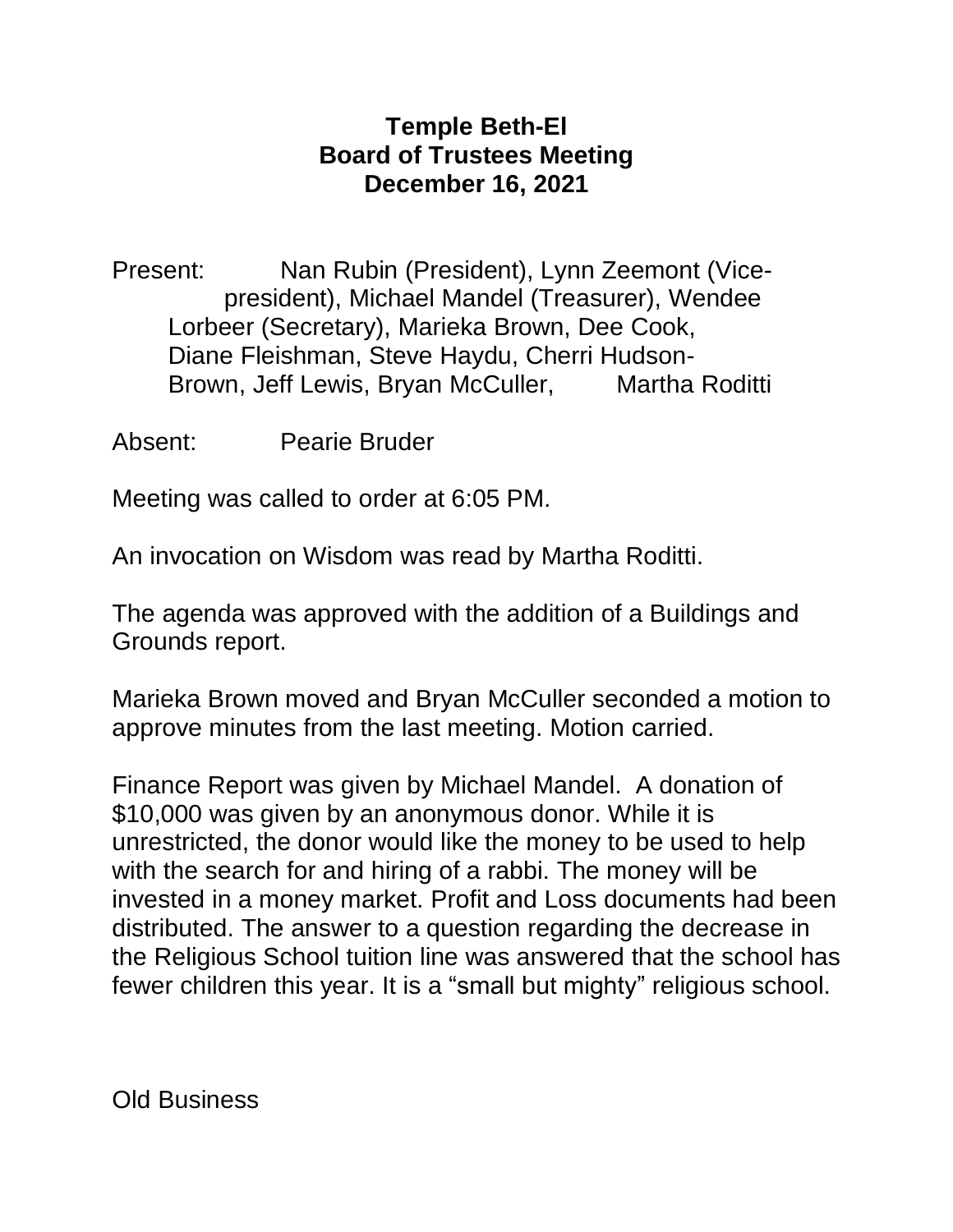After a discussion concerning moneys to be forwarded to Tanah Hemingway's family it was decided to table any decision until more information is available.

Rabbi Search. Nan Rubin indicated that the search committee is almost complete and that while most have agreed to serve several have yet to commit. She expects the committee to be finalized by the weekend. The application is almost complete and Nan is asking for anyone who wishes to read it for feedback to contact her.

Bylaws Review. Nan Rubin stated we need to reopen the process so we can move forward with an updating to be consistent with how we now function. Steve Haydu and Martha Roditti volunteered to work on this with others.

Board Nominations will be coming in the spring and we need to be thinking about this.

JFFF. Since no one has volunteered to coordinate this major fundraiser perhaps a meeting of those who had major roles in the past could help solidify a plan to have a modified event or small events to capture some of the feel and to keep the event in the general community alive. There was discussion regarding the difficulties of crowd control and security in holding an event outside. Nan Rubin will check with Francine Feinberg to see if a meeting can be held of the past coordinators and team leaders.

Cell Tower Lease. Michael Mandel reported that there is the opportunity to sell, in perpetuity, the space where our towers are now for a fixed payment as opposed to our current lease. The Finance Committee wanted to report this to the board as it looks into more details.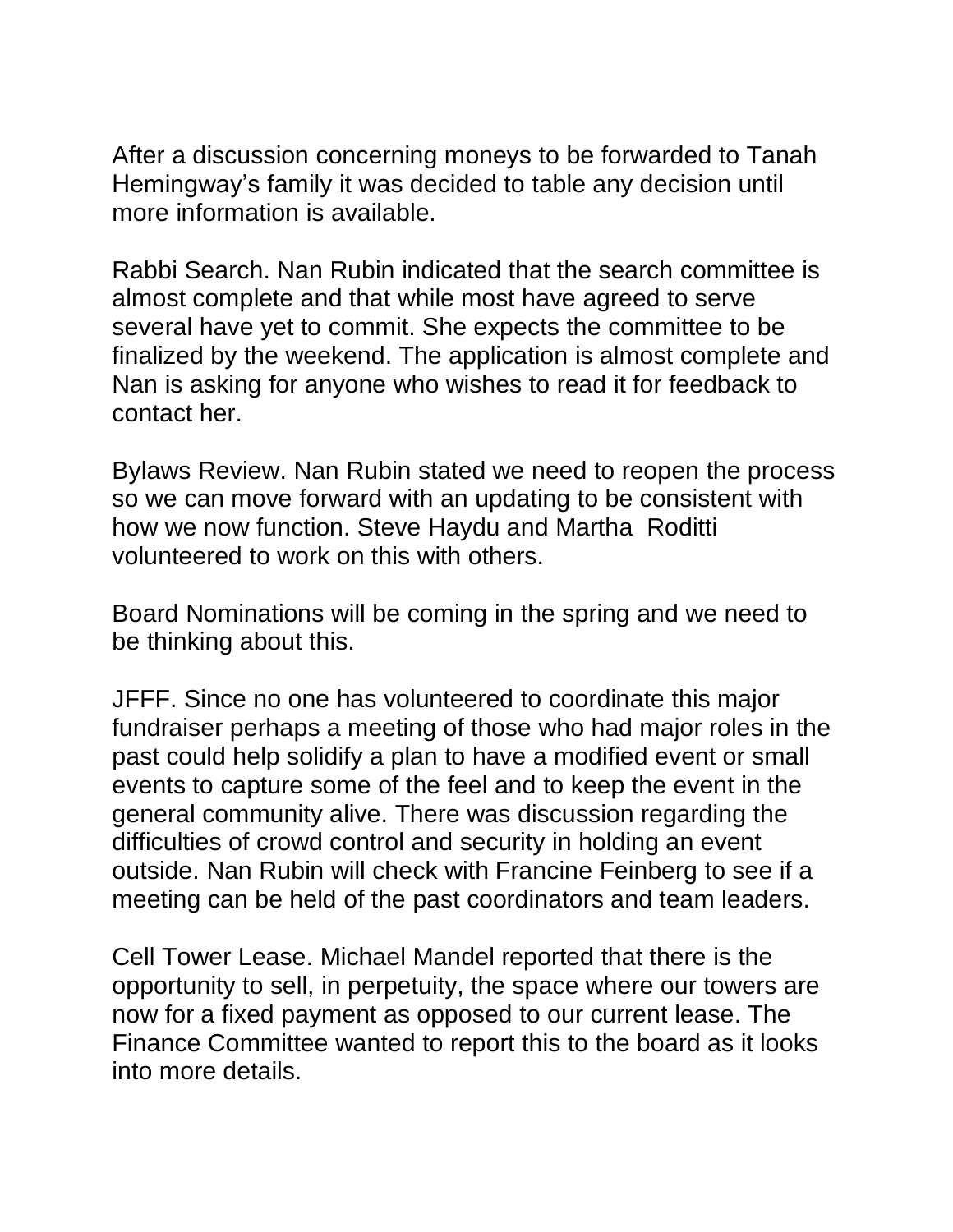Religious Practices Committee. Cherri Hudson-Brown's report was previously emailed. She added that the December 4th Chanukah Shabbat service was wonderful thanks to the use of space heaters loaned by some families.

Marieka Brown told that in-person services need a welcome greeter to help with people signing in, wearing masks, and preparing wine and challah. This led to a discussion of the need for more help in general.

The Tech Team. They need more people to help with technology. Steve Haydu indicated that there had been the plan to have a college student helping but with Covid that hadn't happened. Nan Rubin indicated she will follow up with the person who had looked at the sound system. Marika Brown said people are tired and can't do it all. It was suggested that in an effort to serve the needs of all we are perhaps doing too much and that when a service is in person the Zoom component need not be interactive. Steve Haydu will write an RFP for our needs and solidify how we will handle Zoom services.

Ways and Means. The Night at the Auction scheduled for January 29, 2022 has been postponed until it is deemed safer. Please continue to send in donations so we are ready to go when we can.

Social Action/Adult Education. A good workshop was held at the noon gathering for Cuerteto Latinamericano including a presentation of the history of the synagogue. Those who attended the concert really enjoyed it.

Religious School Committee Report. Diane Fleishman's report was previously submitted via email. School is closed until after Winter Break. A new student has been added and that things are going well. She added that the students are great!